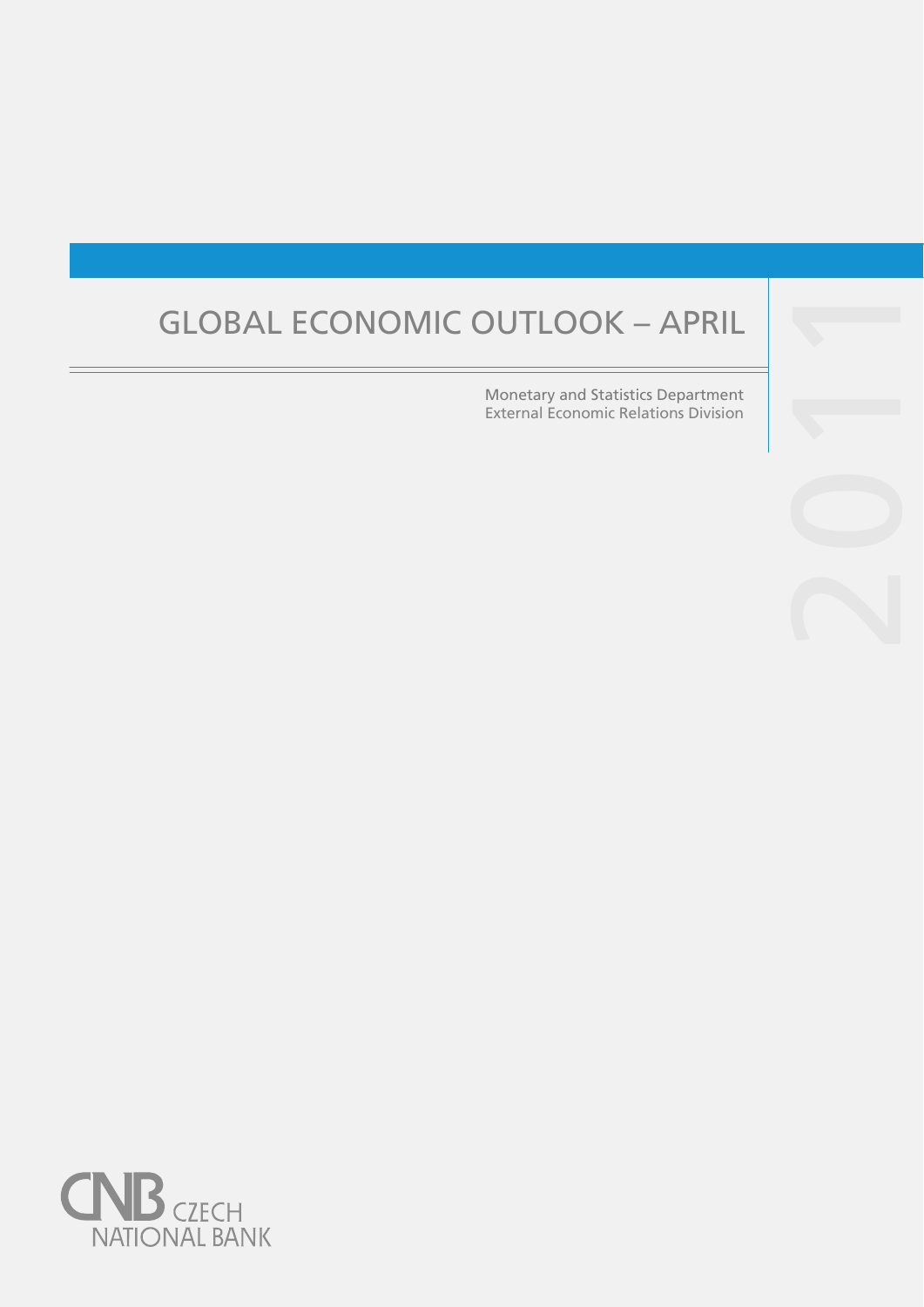|              | <b>CONTENTS</b>                                                                                                                      |          |
|--------------|--------------------------------------------------------------------------------------------------------------------------------------|----------|
| ı            | <b>SUMMARY</b>                                                                                                                       | 3        |
| Ш            | <b>FORECASTS OF INTERNATIONAL INSTITUTIONS</b>                                                                                       | 4        |
|              | <b>II.1 GDP</b>                                                                                                                      | 4        |
|              | II.2 GDP forecast comparison and change from the previous forecast<br><b>II.3 Inflation</b>                                          | 5<br>6   |
|              | II.4 Inflation forecast comparison and change from the previous forecast                                                             |          |
| ш            | <b>LEADING INDICATORS</b>                                                                                                            | 8        |
| $\mathbf{N}$ | <b>INTEREST RATE OUTLOOK</b>                                                                                                         | 9        |
|              | IV.1 Outlook for short-term and long-term interest rates: Euro area<br>IV.2 Outlook for short-term and long-term interest rates: USA | 9<br>9   |
| $\mathbf{V}$ | <b>OUTLOOK FOR SELECTED EXCHANGE RATES</b>                                                                                           | 10       |
|              | <b>VI COMMODITY PRICE OUTLOOK</b>                                                                                                    | 11       |
|              | VI.1 Oil and natural gas<br><b>VI.2 Other commodities</b>                                                                            | 11<br>11 |
|              | <b>VII FOCUS</b>                                                                                                                     | 12       |
|              | Monetary policy of the People's Bank of China                                                                                        | 12       |
|              | <b>ABBREVIATIONS</b>                                                                                                                 | 19       |

| Authors: | Oxana Babecká      | II., VI.1 |  |  |  |
|----------|--------------------|-----------|--|--|--|
|          | Milan Klíma        | III.      |  |  |  |
|          | Jan Hošek          | IV., VI.2 |  |  |  |
|          | Soňa Benecká       | V.        |  |  |  |
|          | Soňa Benecká       | Focus     |  |  |  |
| Editors: | Oxana Babecká      |           |  |  |  |
|          | <b>Martin Motl</b> |           |  |  |  |

Editor-in-Chief: Luboš Komárek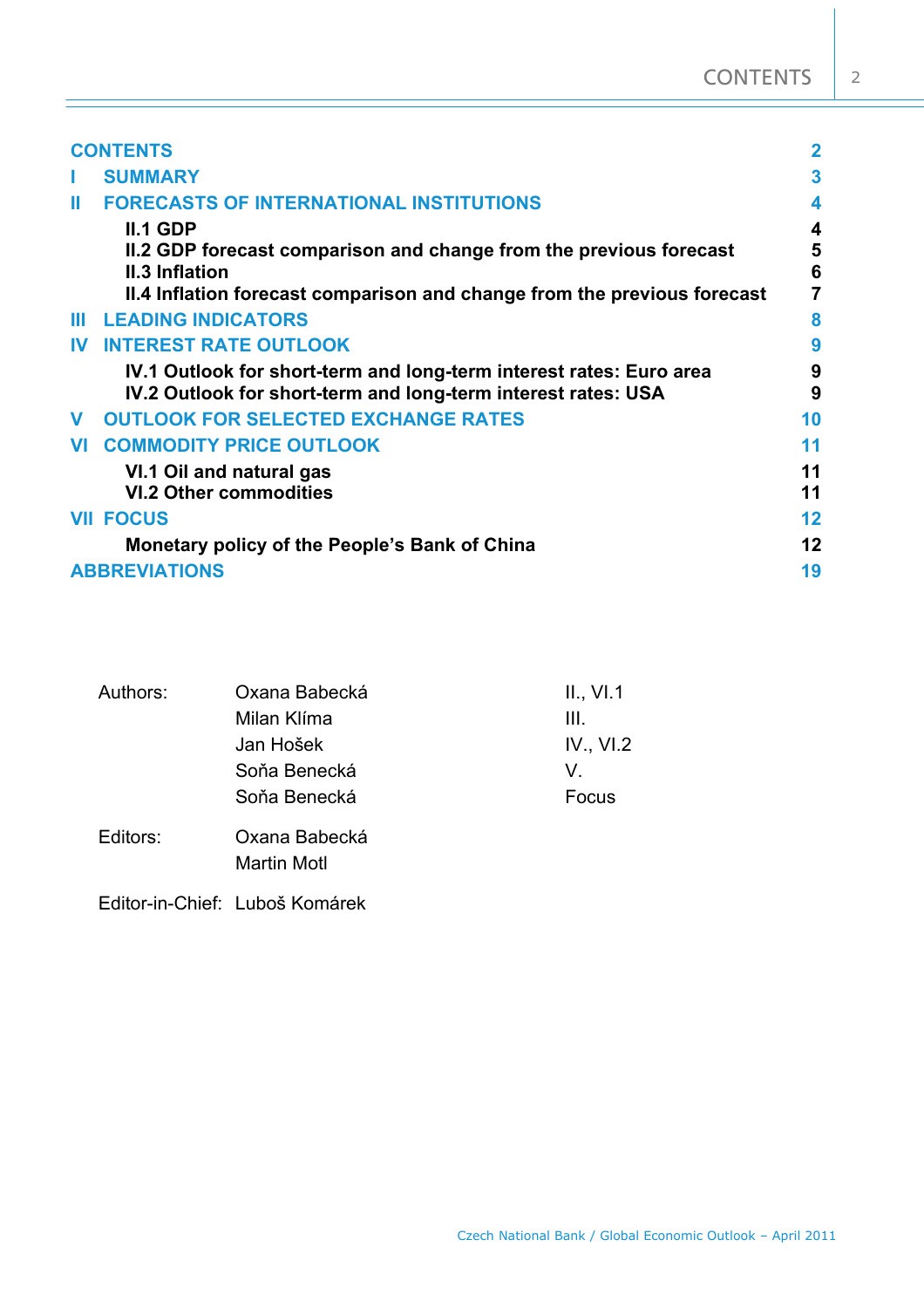The economic recovery in the USA and the euro area is expected to continue over the next two years, whereas a slowdown is expected in Germany (and also China) in 2012. The role of the government sector in the recovery is gradually being replaced by rising private demand. According to current forecasts, **GDP** growth in the euro area will not exceed 1.8% by the end of next year. The German economy will grow by up to 2.7% this year. A decline to 1.5%–2.2% is then expected. The opposite trend can be seen in the USA, where the latest GDP growth outlooks (CF, IMF) rise from a maximum of 2.9% in 2011 to 3.3% in 2012. The monetary policy tightening in China due to an increased risk of economic overheating can be expected to adversely affect its GDP growth.

**Inflation** in the euro area, Germany and the USA could reach 2.2%–2.7% in 2011 (CF, IMF). A fall in inflation can then be expected. In 2012, inflation in these countries should be around 2%. Consumer prices in China are expected to increase to 5% in 2011 and decline slightly in 2012.

The **leading indicators** in April are signalling continuing robust economic growth in the USA and Germany. The euro area will continue to grow as well, albeit at a lower pace. Economic growth in China can be expected to pick up slightly.

**3M and 1Y EURIBOR rates** have been rising since mid-January 2011. The situation expected at the short end of the forecast was virtually unchanged, as the rise in the ECB's main refinancing rate from 1% to 1.25% on 13 April had already been taken fully into account in the rates. By contrast, the outlook for both rates at the end of 2012 shifted strongly upwards. The 10Y German government bond yield continued to go up rapidly in the first half of April (after levelling off temporarily in March). Nonetheless, the CF04 outlook was unchanged at the three-month horizon and reduced slightly to 3.7% at the 12-month horizon.

In the USA, **LIBOR dollar rates** remained flat, but the outlook for the end of 2012 was 0.4 p.p. higher for 3M and 1Y maturities (as in the euro area). The 10Y government bond yield has been fluctuating around 3.5% since February and the CF04 forecast does not expect significant growth at the three-month horizon. However, unlike for the German bond, the forecast for the 12-month horizon increased by 0.2 p.p. to 4.3%.

The outlook for the dollar-euro **exchange rate** still indicates appreciation of the U.S. currency in 2013. This year the exchange rate is expected to be around USD 1.38 to the euro, chiefly due to expected rate increases in the euro area. Concerns about the termination of bond purchases by the Fed in June are also increasing, as this will have a major effect on U.S. asset liquidity. The dollar should appreciate against the Japanese yen and the Swiss franc (by 8% and 14% respectively) at the two-year horizon according to the latest forecasts.

Geopolitical risks and a related decline in the oil supply on the one hand, and a sharp economic recovery in developing countries and expected higher oil demand in Japan on the other hand, speak in favour of persisting high **oil prices**, which on 8 April reached levels last seen in July 2008 (Brent USD 126.7 a barrel). The price of Brent crude oil is expected to fall gradually to USD 111 a barrel at the two-year horizon.

The non-energy commodity price index reached a long-term high in mid-February 2011. Prices of most important commodities then decreased until mid-March, but have been rising again since then. As a result, the outlook for both the total index and its components has been revised upwards by about 6.5%. Food commodity prices should stay at their current record levels until mid-2012 and then fall slightly. Prices of industrial metals should remain flat at their current levels.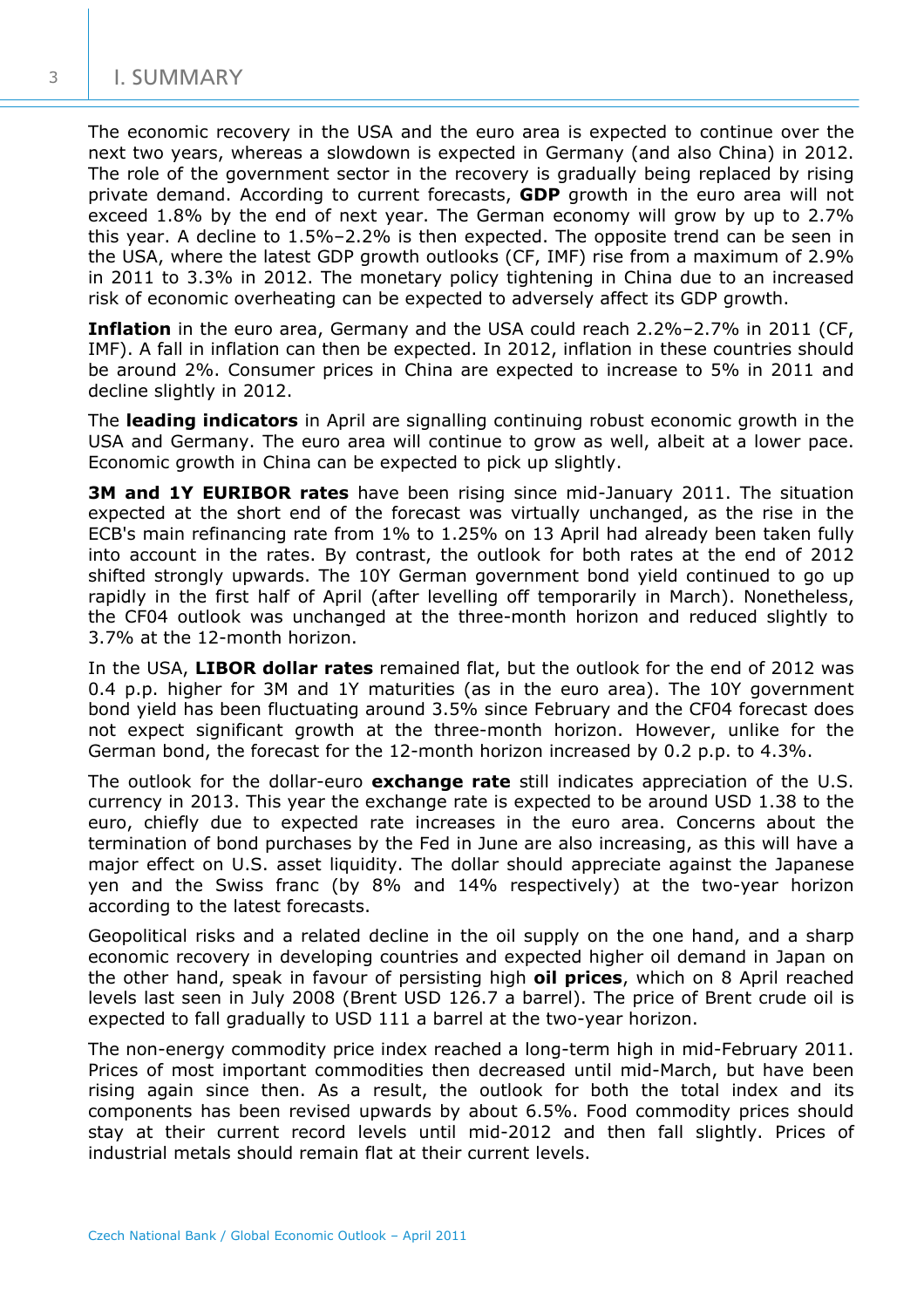## **II.1 GDP**

The economic recovery is gaining strength but remains mixed across the countries under review. According to new estimates, economic growth in the advanced economies will remain between 1.6% and 2.8% in 2011, whereas the Chinese economy will grow by around 9.5%. The withdrawal of fiscal stimuli and financial instability in the euro area periphery will probably slow economic growth in the region slightly. Despite some optimism about the future, there are numerous factors limiting GDP growth. High unemployment rates in all the advanced countries under review are another barrier to economic growth. Economic activity is also being hampered by high commodity prices.



Note: Legend shows latest forecast data in format "Source, month/year of forecast publication". HIST: historical value. ECB and Fed: midpoint of range. [Cut-off date for data: 11 April 2011]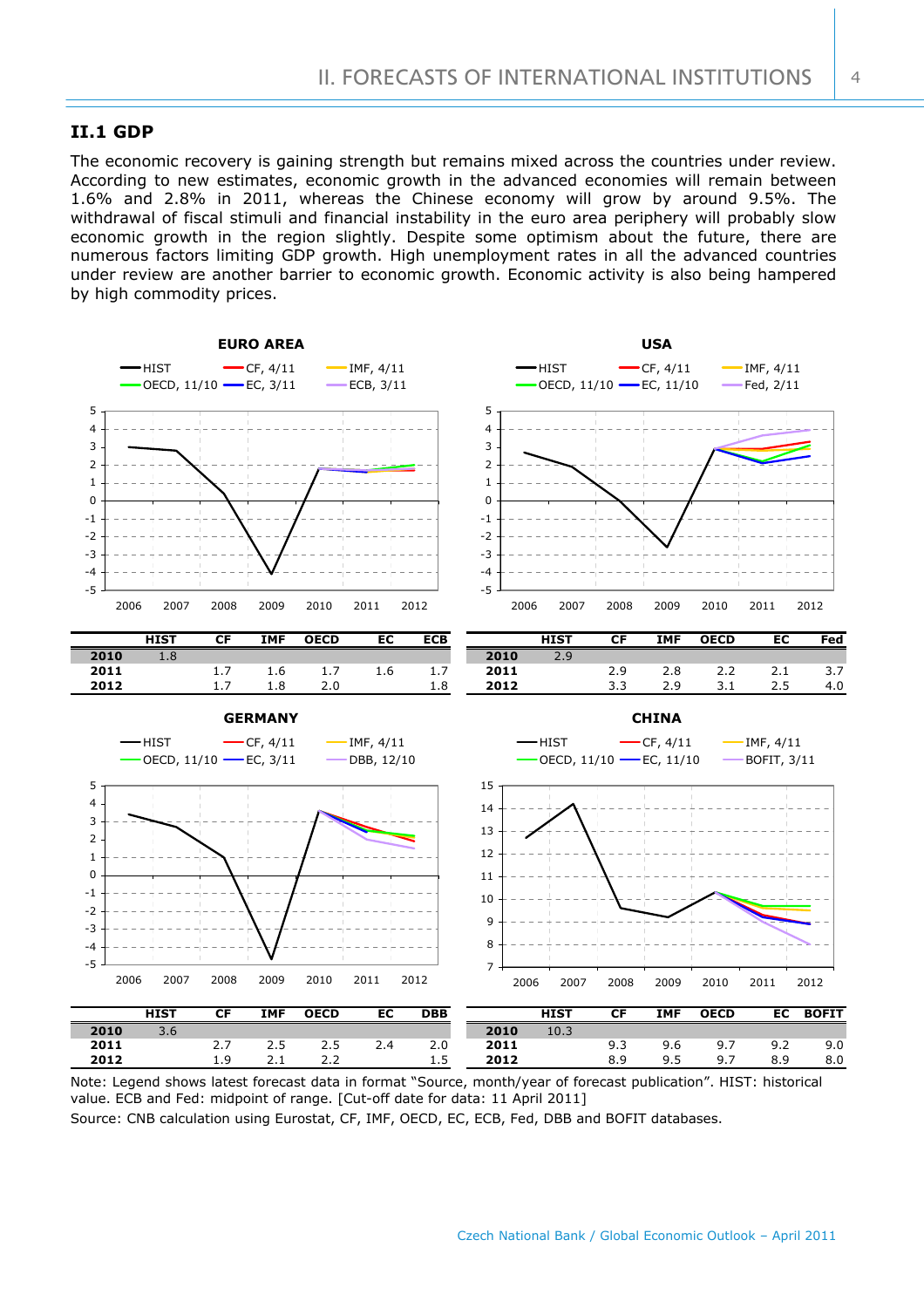## **II.2 GDP forecast comparison and change from the previous forecast**

The outlook for GDP growth in the euro area and Germany has improved somewhat. By contrast, the outlook for growth in the USA has deteriorated according to new CF and IMF forecasts. The outlook for GDP growth in China has been revised downwards (CF) or left at the previous level.



|                 | 2010                                                                                                                | <b>IMF</b> | <b>OECD</b> | EC  | <b>DBB</b> |     |                 | 2010 |        | <b>IMF</b> | <b>OECD</b> | EC .   | BOFIT |
|-----------------|---------------------------------------------------------------------------------------------------------------------|------------|-------------|-----|------------|-----|-----------------|------|--------|------------|-------------|--------|-------|
| <b>Forecast</b> |                                                                                                                     |            |             |     |            | 2.0 | <b>Forecast</b> | 10.3 | 9.3    | 9.6        |             |        | 9.0   |
| Change          |                                                                                                                     | 0.3        |             | 0.2 |            |     | $0.6$ Change    |      | $-0.1$ | 0.0        | 0.0         | $-0.2$ | 0.0   |
|                 | ممسومات المستحملية والمساح والمتحدثين أحمدت والمستعار والمستعمل والمسمط طماحات أراحي والمستحقق والمستحقق والمستحدثة |            |             |     |            |     |                 |      |        |            |             |        |       |

Note: Horizontal axis of left-hand (right-hand) chart shows latest (previous) forecast data in format "Source, month/year of forecast publication". HIST: historical value. ECB and Fed: midpoint of range. [Cut-off date for data: 11 April 2011]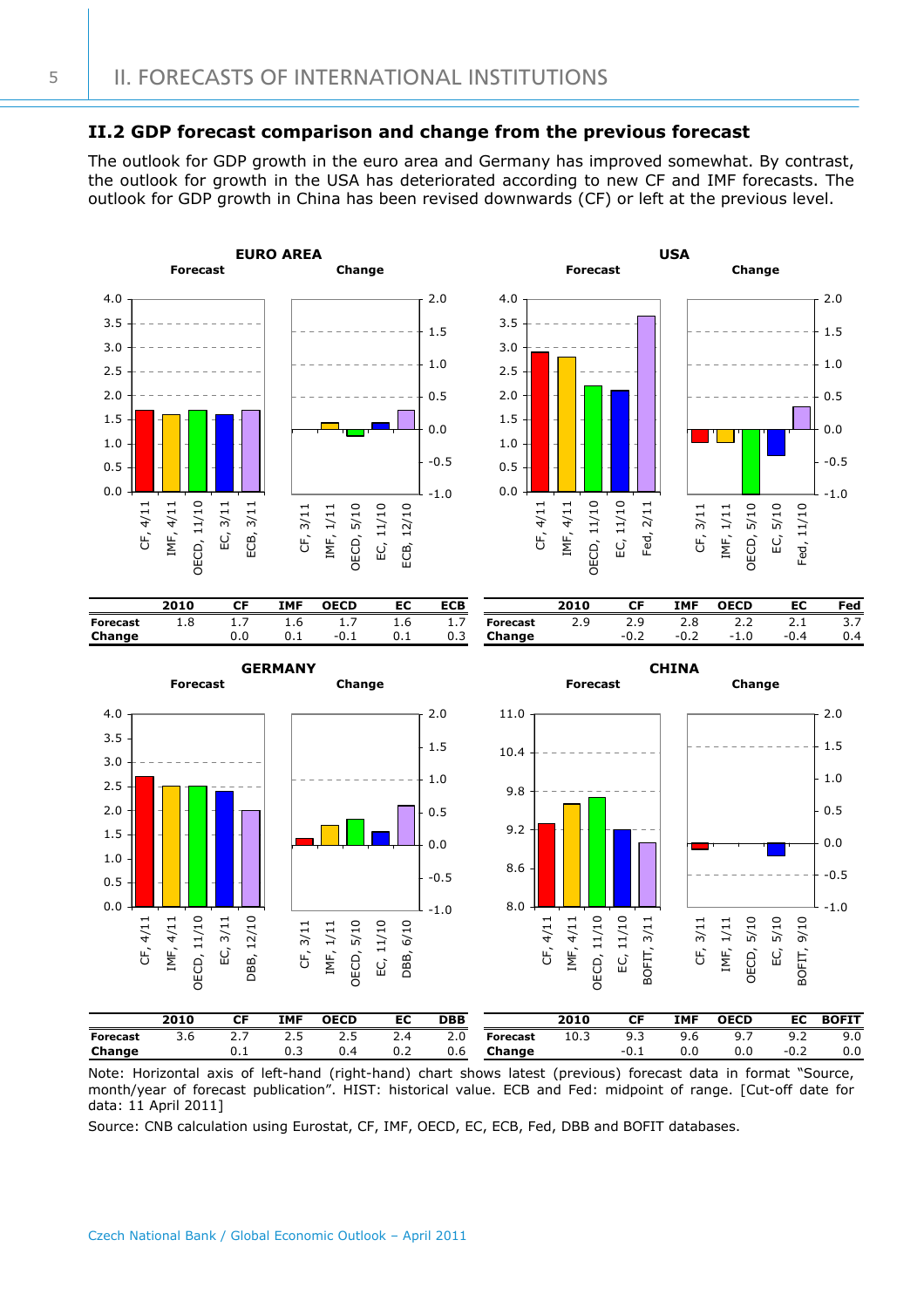## **II.3 Inflation**

In the euro area, high commodity prices still pose a risk to the region's future development. Energy and food price growth should affect headline inflation most of all in China, where these items have a higher share in the consumer basket compared to the other countries under review. According to new CF and IMF forecasts, consumer price inflation in the advanced economies will increase this year to 2.2%–2.7%. Inflation in China will reach 4.6%–5%. Next year, prices will decline in all the monitored countries.



Note: Legend shows latest forecast data in format "Source, month/year of forecast publication". HIST: historical value. ECB and Fed: midpoint of range. [Cut-off date for data: 11 April 2011]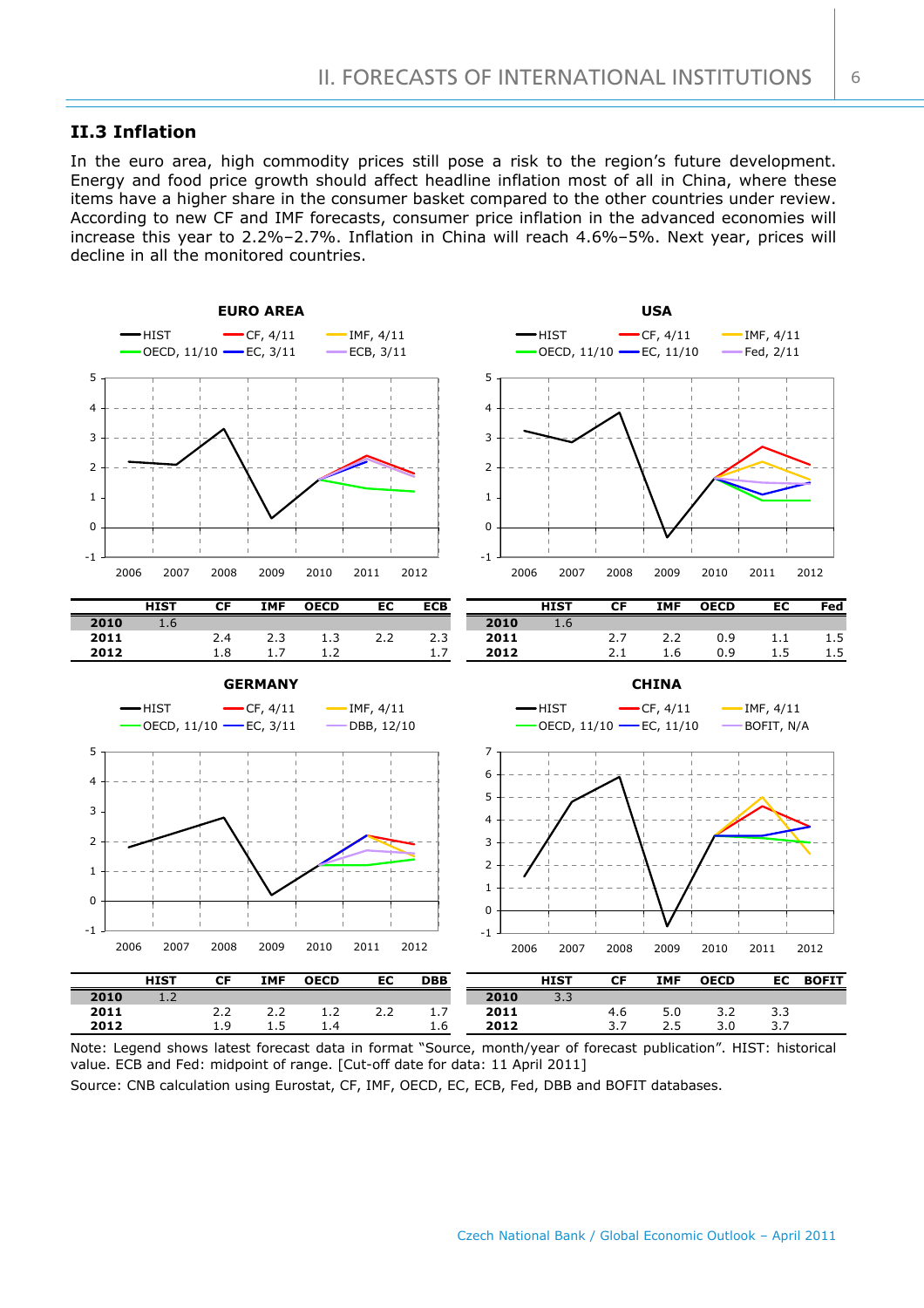## **II.4 Inflation forecast comparison and change from the previous forecast**

The spring outlooks for consumer price inflation in the USA, the euro area and Germany were revised upwards compared to the previous forecasts. The only exception is China, whose inflation outlooks were increased considerably in April. The *World Economic Outlook* (IMF) almost doubled its October forecast, from 2.7% to 5%.



Note: Horizontal axis of left-hand (right-hand) chart shows latest (previous) forecast data in format "Source, month/year of forecast publication". HIST: historical value. ECB and Fed: midpoint of range. [Cut-off date for data: 11 April 2011]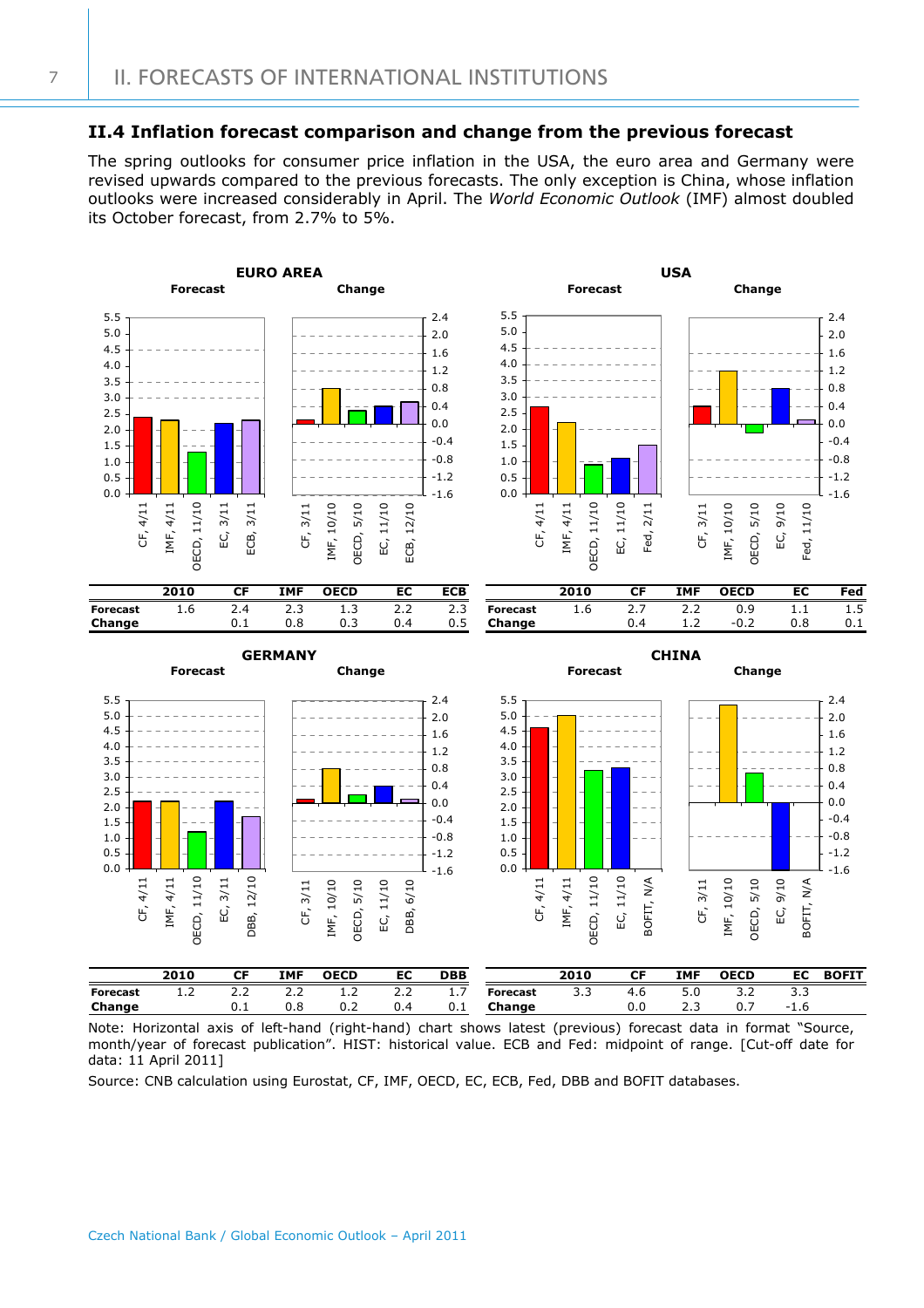The PMI (Purchasing Managers' Index) leading indicators in April are signalling that industrial production growth will slow slightly in the USA, the euro area and Germany and rise in China in the second quarter of this year. A future deterioration of the outlook cannot be ruled out owing to the devastating earthquake in Japan in March. Consumer confidence decreased sharply in the USA, but the PMI weakened only slightly and the composite indices rose; further strong economic growth can be expected. In the euro area, all the leading indicators (except the PMI) were flat, indicating that relatively strong economic growth will be maintained, although at half the US level. In Germany, too, all the leading indicators (except the PMI) were flat, although at high levels signalling continuing robust economic growth at the levels observed at the end of last year.



Note: OECD-CLI stands for OECD Composite Leading Indicator, EC-ICI (right-hand scale) for European Commission Industrial Confidence Indicator, EC-CCI (right-hand scale) for EC Consumer Confidence Indicator, CB-LEII for Conference Board Leading Economic Indicator Index, CB-CCI for CB Consumer Confidence Index, UoM-CSI for University of Michigan Consumer Sentiment Index, IFO-BCI for Institute for Economic Research – Business Climate Index, and IFO-CCI for IFO Consumer Confidence Index. [Cut-off date for data: 18 April 2011] Source: CNB calculation using OECD, EC, IFO and UoM databases.

8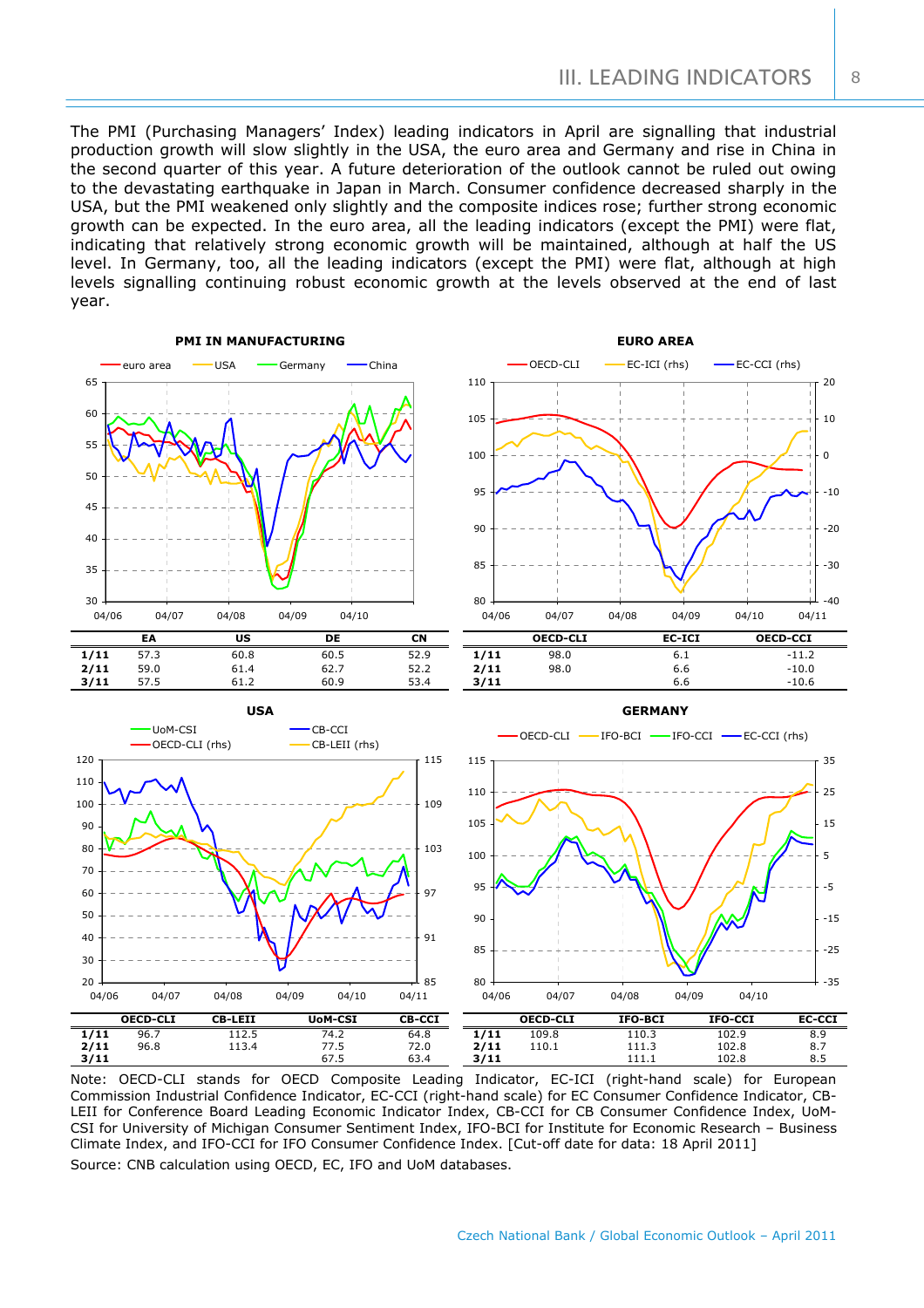## **IV.1 Outlook for short-term and long-term interest rates: Euro area**

3M and 1Y EURIBOR rates have been rising since mid-January. By mid-April the 3M rate was up by more than 0.3 p.p. to 1.3% and the 1Y rate by almost 0.6 p.p. to 2.1%. The situation expected at the short end of the forecast was virtually unchanged (the rise in the ECB's main refinancing rate from 1% to 1.25% on 13 April had been expected), but the outlook for the end of 2012 shifted strongly upwards (by almost 0.4 and 0.3 p.p. for 3M and 1Y respectively). The 10Y German government bond yield continued to go up rapidly in the first half of April (after levelling off temporarily in March). Nonetheless, the April CF outlook was unchanged at the three-month horizon and reduced slightly to 3.7% at the 12-month horizon.



Note: Forecast for EURIBOR rates is based on rates implied by interbank market yield curve (FRA rates are used from 4M to 15M and adjusted IRS rates for longer horizon). Forecast for German government bond yield (10Y Bund) is derived from CF forecast. Dashed line represents outlook. [Cut-off date for data: 11 April 2011] Sources: Thomson Reuters (Datastream), Bloomberg, CNB calculations.

## **IV.2 Outlook for short-term and long-term interest rates: USA**

LIBOR dollar rates remained flat (at 0.3% for 3M and 0.8% for 1Y), but the outlook for the end of 2012 was 0.4 p.p. higher for both maturities. The 10Y government bond yield has been fluctuating around 3.5% since February. CF04 does not expect significant growth at the threemonth horizon, but expectations have risen by 0.2 p.p. to 4.3% at the 12-month horizon. **USD LIBOR GOVERNMENT BOND YIELD**



Note: Forecast for 3M and 1Y USD LIBOR rates is based on rates implied by London interbank market yield curve (USD LIBOR rates are used up to 3M, 3M FRA rates up to 15M, and adjusted IRS rates for longer horizon). Forecast for US government bond yield (10Y Treasury) is derived from CF forecast. Dashed line represents outlook. [Cut-off date for data: 11 April 2011]

Sources: Thomson Reuters (Datastream), Bloomberg, CNB calculations.

Czech National Bank / Global Economic Outlook – April 2011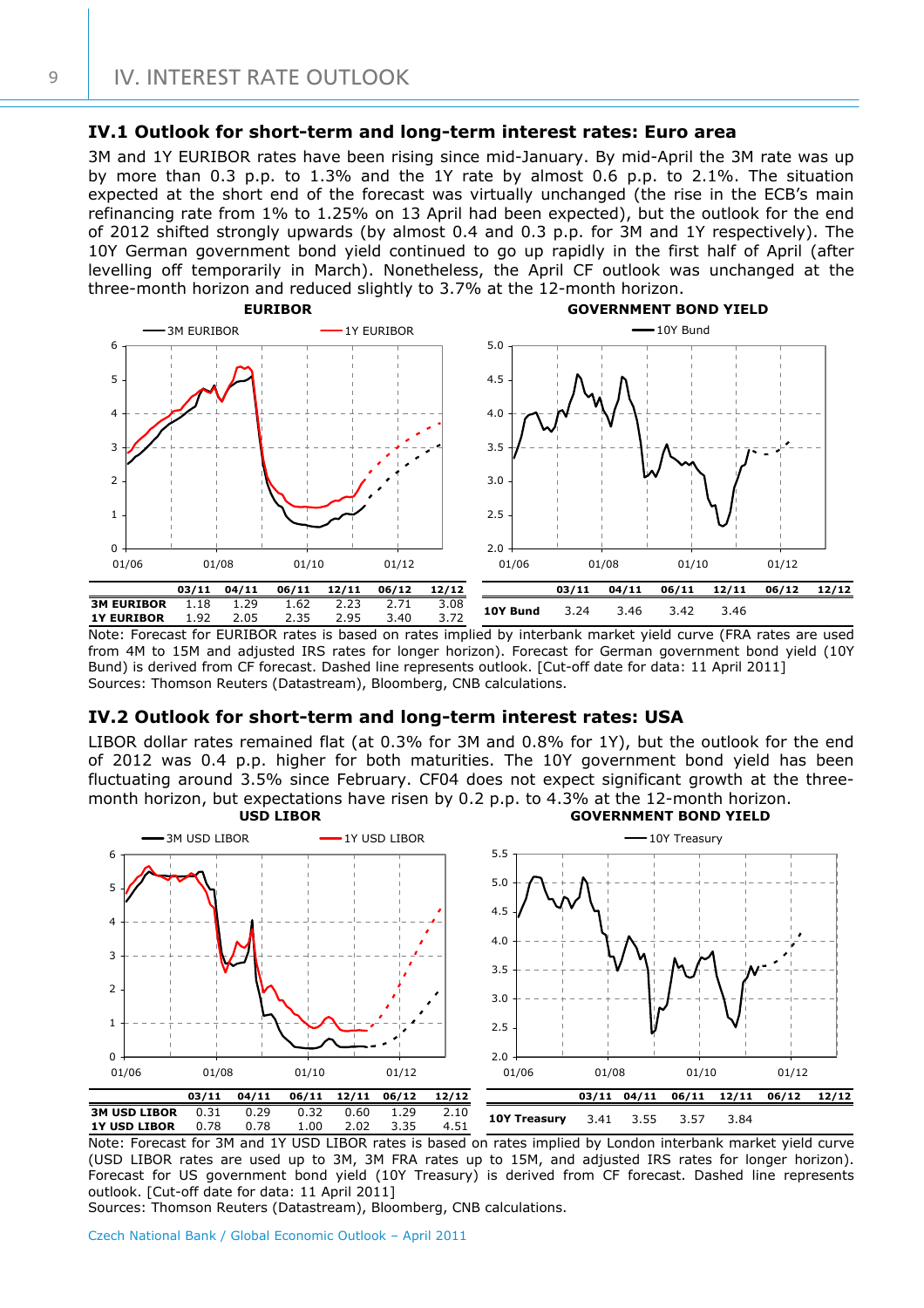10

The dollar has been depreciating against the euro since the start of 2011 and the new publication of CF expects the dollar exchange rate to be weaker than in the previous month. The exchange rate is expected to be around USD 1.38 to the euro at the one-year horizon and strengthen to USD 1.33 to the euro at the two-year horizon. The dollar-sterling rate outlook saw no major changes – the dollar is expected to be just 1.2% weaker in April 2013. By contrast, the dollar is expected to appreciate against the Japanese yen and the Swiss franc (by 8% and 14% respectively) at the two-year horizon. In March, the yen appreciated temporarily against the dollar to JPY 79 to the dollar as investors speculated on appreciation of yen due to repatriation of foreign investments by Japanese insurance companies. The subsequent G7 intervention was successful and the yen weakened again. A sharp appreciation of the yen would generate further instability in global financial markets.



Note: Increase in currency pair represents appreciation of US dollar; data as of the last day of the month. Forward rate does not represent outlook; it is based on covered interest parity, i.e. currency of country with higher interest rate is depreciating. Forward rate represents current (as of cut-off date) possibilities for securing future exchange rate. [Cut-off date for data: 14 April 2011]

Source: CNB calculation using Bloomberg and Consensus Forecasts databases.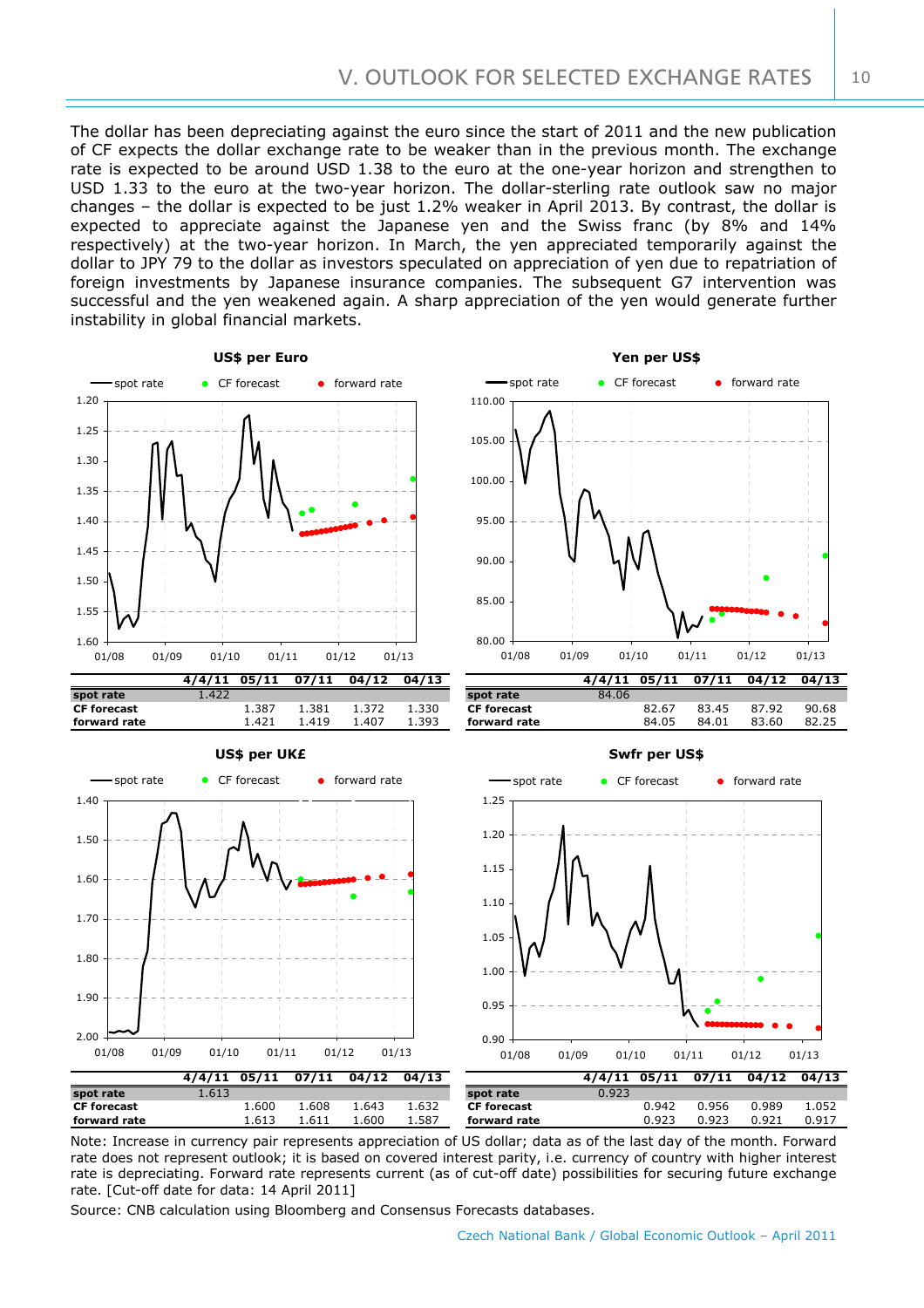## **VI.1 Oil and natural gas**

The long-running rise in the Brent crude oil price started accelerating in mid-February. The price reached almost USD 127 a barrel on 8 April, a level last seen in July 2008. Supply-side problems (conflicts in Libya and other countries of the region) and rising oil demand in developing countries are contributing to the high price level, which, if it persists, could affect demand for oil. In its April outlook the IMF links the risk of high prices with a growing (according to IMF estimates) shortage of oil. By contrast, Saudi Arabia describes the oil market as oversaturated. Futures-based market outlooks expect a gradual decline in oil prices at the two-year horizon. At the end of 2012 the price of Brent crude oil is thus expected to be USD 111 a barrel.

## **OUTLOOK FOR PRICES OF OIL AND NATURAL GAS**



Note: Oil prices in USD/barrel are taken from listings on London-based ICE Futures Europe international exchange. Prices of Russian natural gas at border with Germany in USD/1000 cubic m are calculated using IMF data. Future oil prices are derived from oil futures. Dashed line represents outlook. [Cut-off date for data: 14 April 2011].

Source: Bloomberg, IMF, CNB calculations.

## **VI.2 Other commodities**

The non-energy commodity price index reached a long-term high in mid-February 2011. Prices of most important commodities then decreased until mid-March, but have been rising again since then.

As a result, the outlook for both the total index and its components has been revised upwards by about 6.5%. Food commodity prices should stay at their current record levels until mid-2012 and then fall slightly. Prices of industrial metals are expected to be unchanged at the monitored horizon.

As regards food commodities, prices of maize and soy are close to several-year highs, as demand for alternative fuels is rising in line with oil prices. Prices of meat, coffee, cotton

#### **OUTLOOK FOR OTHER COMMODITY PRICES**



Note: Chart shows indices, year 2005 = 100. Dashed line represents outlook. [Cut-off date for data: 11 April 2011]. Source: Bloomberg, outlooks based on futures.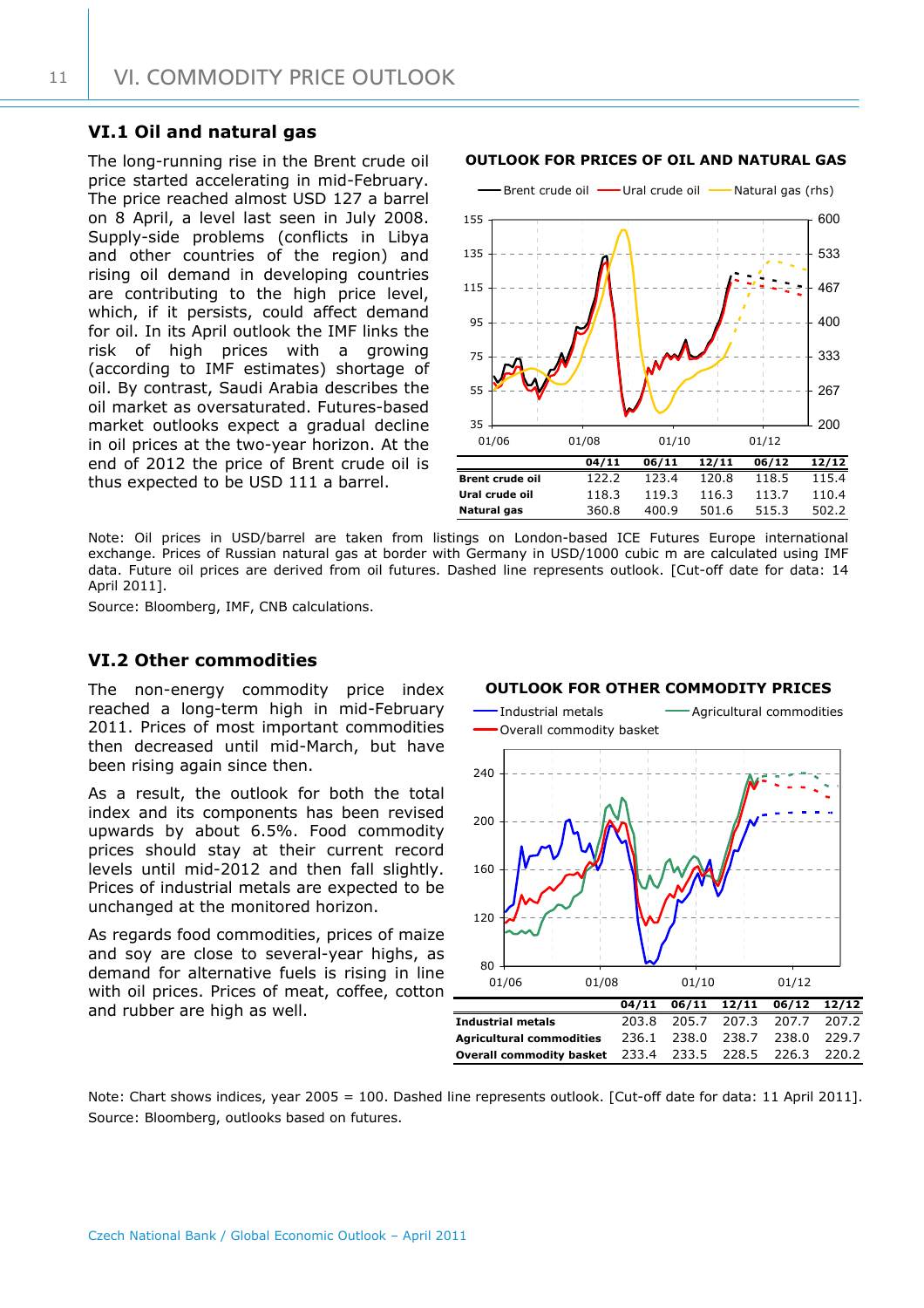## **MONETARY POLICY OF THE PEOPLE'S BANK OF CHINA**

*China's growing influence on the world economy has generated a wave of interest in its economic policies. The Chinese economy is very specific (fixed exchange rate, central planning combined with market economy, administrative measures, etc.), so questions related to the operation of its monetary policy in these conditions are relevant.*

## **Introduction**

Integration into the broader central planning framework is an integral part of China's monetary policy. The objectives and instruments of monetary policy cannot be defined in the standard way as in advanced market economies. The decisions of the Chinese central bank (People's Bank of China, PBoC) are subject to approval by the State Council (China's Cabinet), which on the other hand uses other instruments to achieve the same objectives as the central bank (e.g. containing inflation). The bank's main objective can be defined as "ensuring currency stability and promoting economic growth". Monetary policy tends to use quantitative instruments (e.g. loan ceilings) rather than price instruments (e.g. interest rates). The PBoC sets targets for monetary aggregates, which it steers by changing the money supply or defining loan quotas. Since 2007 it has also been using the reserve requirement rate in addition to open market operations to influence bank liquidity, mainly with regard to sterilization of foreign exchange operations. The main reason is to limit the appreciation of the domestic currency against the dollar, which is causing foreign exchange reserves to surge. However, this leads to a large liquidity surplus in the banking system. Finding a solution to this problem will be one of the most important tasks facing China's monetary policy in the years ahead.

## **1 The Chinese central bank (PBoC)**

The PBoC was established in 1948 on the foundations of several banks (Huabei Bank, Beihai Bank and Xibei Farmer Bank). In September 1983 the State Council decided to grant it central bank status, which was confirmed in 1995 by the National People's Congress. The PBoC's functions are laid down in the 2003 Law of the People's Republic of China on the People's Bank of China and include monetary policy, management of currency circulation, financial stability and currency stability. The bank's objective can be defined as "ensuring currency stability and promoting economic growth". The Monetary Policy Committee (MPC) was established in 2000 and is tasked with discussing and proposing: (i) changes in the monetary policy stance, (ii) monetary policy targets, (iii) application of monetary policy instruments and (iv) macroeconomic policy coordination measures. The MPC has ten members (representatives of ministries, government organisations and state banks) and meets every quarter. The minutes of MPC meetings are submitted to the State Council, which approves the MPC's decisions. In contrast to European central banks, the MPC is not an independent executive body. The Monetary Policy Report (published since 2002) is the basis for the MPC's meetings. It summarises the evolution of China's economy in the previous quarter and proposes further monetary policy actions. Once a year the PBoC publishes targets for monetary aggregates (M1 and M2) and the ceiling on domestic loans. It also monitors liquidity in the banking sector, interest rates and the exchange rate.

## **2 Economic developments and monetary policy since 2000**

As China is a centrally planned economy with some features of a market economy, state ownership and planning has a major influence on the management of the economy. Direct state ownership and directive planning is on the retreat, but the state continues to play a dominant role in the economy. It owns about one-third of industry and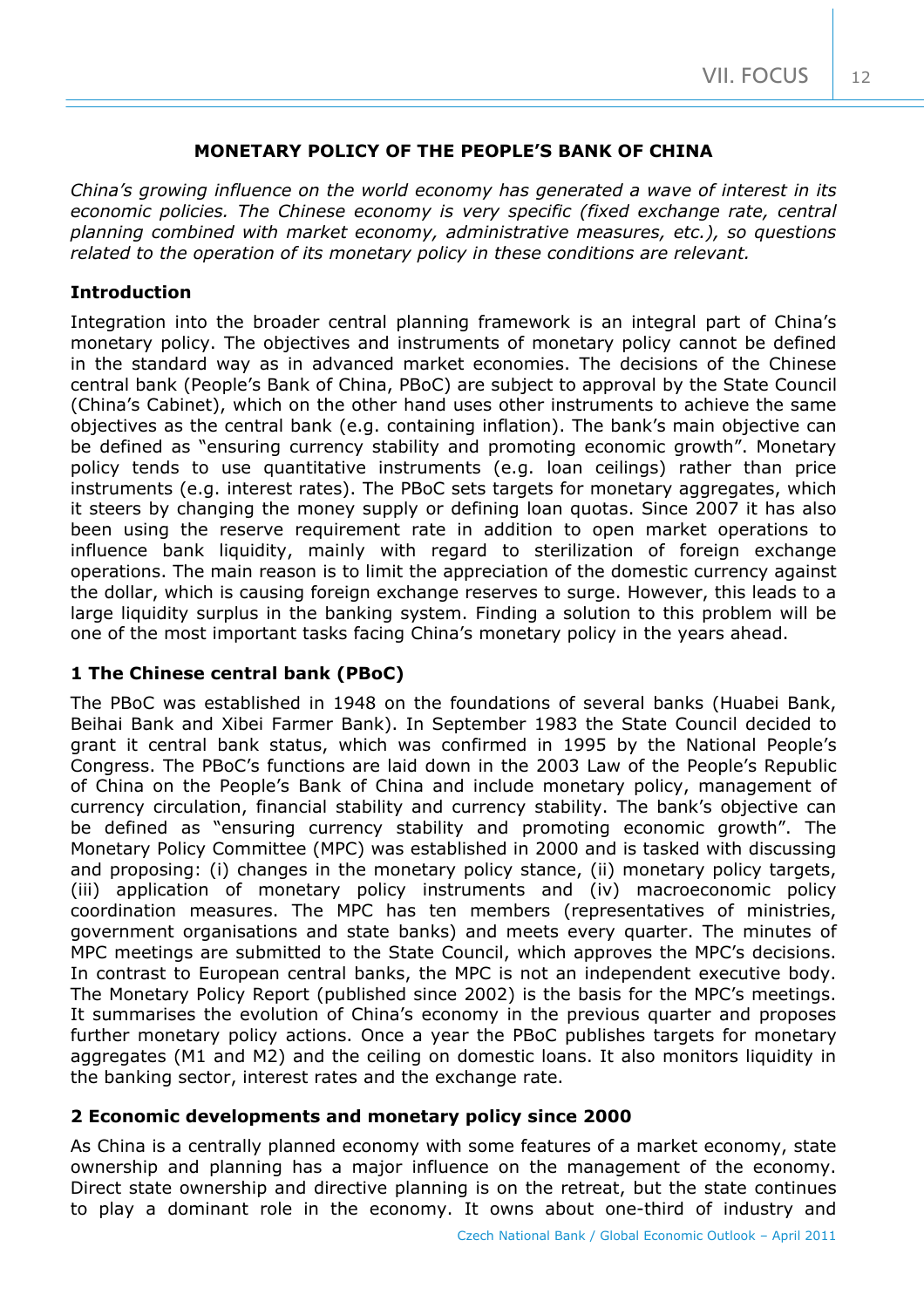manages the allocation of resources (energy, finance and land). The banking sector is largely owned either directly or indirectly by the state, giving rise to links with industry. The five-year plans are approved by the National People's Congress (the 12th five-year plan will be effective from 2011 to 2015). The plans, which contain quantitative economic development measures, preferred areas, energy consumption and so on, involve targeted coordination of monetary and fiscal policies. Shorter-term plans are created in response to current developments. For example, an Economic Support Plan, covering housing support, easier credit conditions for mortgages and loans to SMEs and lower taxes, was issued in response to the 2008–2009 global financial crisis. As Figure 1 shows, GDP growth has been above the target set in the plan (7–8%) over the last ten years, while the inflation plan (3–4% since 2004) was exceeded in 2004, 2007–2008 and 2010. The April Consensus Forecasts expect GDP growth and inflation to stand above the target in 2011. In 2012 both inflation and economic growth will slow down.



**Figure 1** Economic growth and inflation in China: targets vs. reality

Source: Datastream, IMF, PBoC publications, Foreign Exchange Consensus Forecasts (inflation data are for the whole year)

The economic developments in China since 2000 can be divided into several periods:

*2001–2002:* Following the 1997 financial crisis in South-East Asia, the priority was to restore economic growth by using expansionary fiscal and monetary policies. As a result, investment increased and domestic demand also picked up, while deflation pressures were still present. Foreign trade was strongly affected by entry into the World Trade Organization (WTO). According to the PBoC, the monetary policy objective was to stop economic growth declining further and inflation rising. Key rates were decreased and the reserve requirement was also lowered slightly.

*2003–2008:* In 2003 China entered a period of robust economic growth. A recovery in global demand and the competitiveness of Chinese goods helped exports to rise by more than 30% a year. Credit growth exceeded 20% and investment rose by 50% compared to 2002. Rising commodity and food prices affected inflation, which exceeded the 3% target in 2004. The approach of the central bank also changed in mid-2003. Steering the volume of money and credit became the new objective. Loan quotas were introduced. They had a direct impact on investment, whose growth fell to 24% in mid-2004. The risk of overheating increased sharply in 2005 and 2006, so the central bank started gradually tightening monetary policy. In 2006 the reserve requirement ratios (RRR) was raised from 7.5% to 10% and interest rates also rose slightly. Much more radical steps were taken in 2007 and 2008. In 2007, economic growth exceeded 14% and exports continued to rise despite a downturn in global demand. Investment growth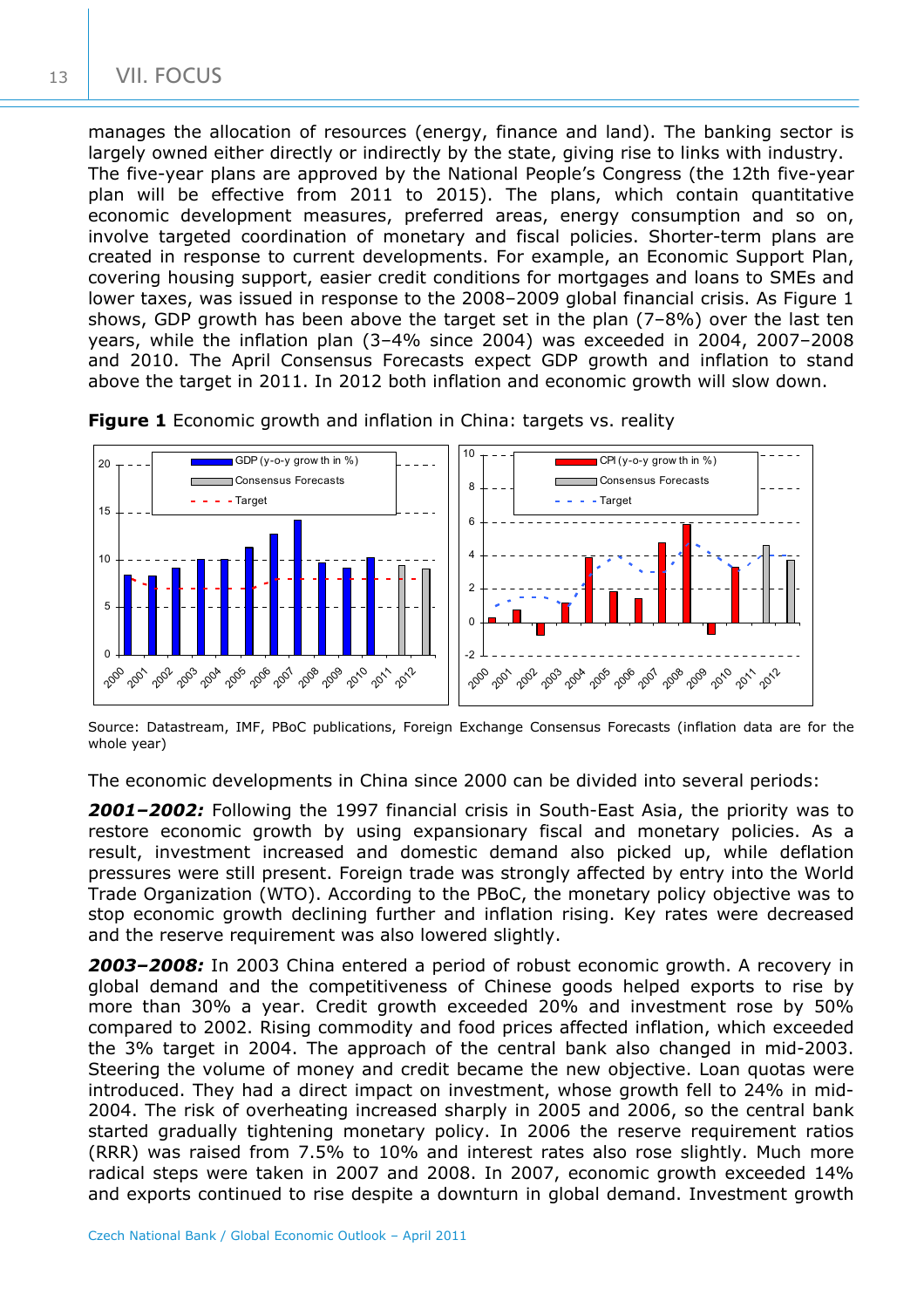was around 30% and domestic demand remained strong. On the other hand, signs of overheating emerged on the property market, with prices rising significantly. The PBoC reacted by absorbing liquidity through open market operations and increasing interest rates and the reserve requirement. It also used several non-standard instruments, including special transactions with selected banks and administrative measures. Quarterly loan quotas were introduced and the bank also conducted foreign exchange swaps.

*2008–2010:* The monetary policy tightening took full effect in mid-2008 just as the global recession struck. In the first quarter, exports dropped sharply and domestic output and investment slowed significantly. The crisis also hit the property market. Nevertheless, the economy grew at more than 9%. At the end of 2008, the monetary policy approach was also changed dramatically: open market operations and PBoC note issuance were significantly limited, special deposits were abolished and interest rates were cut. The main lending rate fell from 7.5% in mid-2008 to 5.3% in early 2009. The main monetary policy channel was provision of liquidity in the form of loans. At the end of 2009, total loans in the Chinese banking sector were 30% higher than a year earlier.

**Since the end of 2010:** During 2010, signals emerged that the economy was overheating, and concerns of a property price bubble increased. Demand is still strong, but the price level has risen significantly. Annual inflation reached 5.1% in November, the highest figure in 28 months. Owing to a fourth-quarter acceleration, China's GDP growth for the whole of 2010 rose to 10.3% from 9.2% in 2009. This was the highest growth rate since 2007. The monetary policy stance was therefore changed from slightly easy to cautious. In addition to administrative measures, it was decided to use interest rates more actively. Since October 2010, the PBoC has increased the reserve requirement seven times but raised interest rates only four times.

China became the second largest economy in the world, generating higher GDP than Japan for the first time. It is the fastest-growing of the world's twenty largest economies. In purchasing power parity terms, China's GDP is the third largest after the USA and the EU.

**Outlook for 2011 and 2012:** Although the latest Consensus Forecast (published in April) suggests a slight economic slowdown, GDP growth will remain around 9% plan for 2011 and 2012. Inflation should reach 4.6% this year and fall to 3.7% in 2012. The PBoC can be expected to pursue a restrictive monetary policy, reflected in expected higher rates. An appreciating domestic currency will act in the same direction. According to Consensus Forecasts, the renminbi could appreciate by almost 9% in two years.

## **3 Monetary policy instruments and transmission mechanism**

1

Monetary policy tends to use quantitative tools (e.g. loan ceilings) rather than price instruments (e.g. interest rates), as is appropriate in a situation of state ownership of banks and corporations. $<sup>1</sup>$  $<sup>1</sup>$  $<sup>1</sup>$ </sup>

- Open market operations (since 1996) are conducted regularly to steer liquidity in the banking sector. They consist of PBoC note operations (repos and reverse repos) and their yield can be regarded as the monetary policy rate.
- One-off transactions are used in exceptional cases of liquidity surplus (issuance of notes to selected banks, special deposits, etc.).

14

<span id="page-13-0"></span><sup>&</sup>lt;sup>1</sup> Information on open market operations, the minimum reserve requirement and interest rates is available to a limited extent; other information is not disclosed.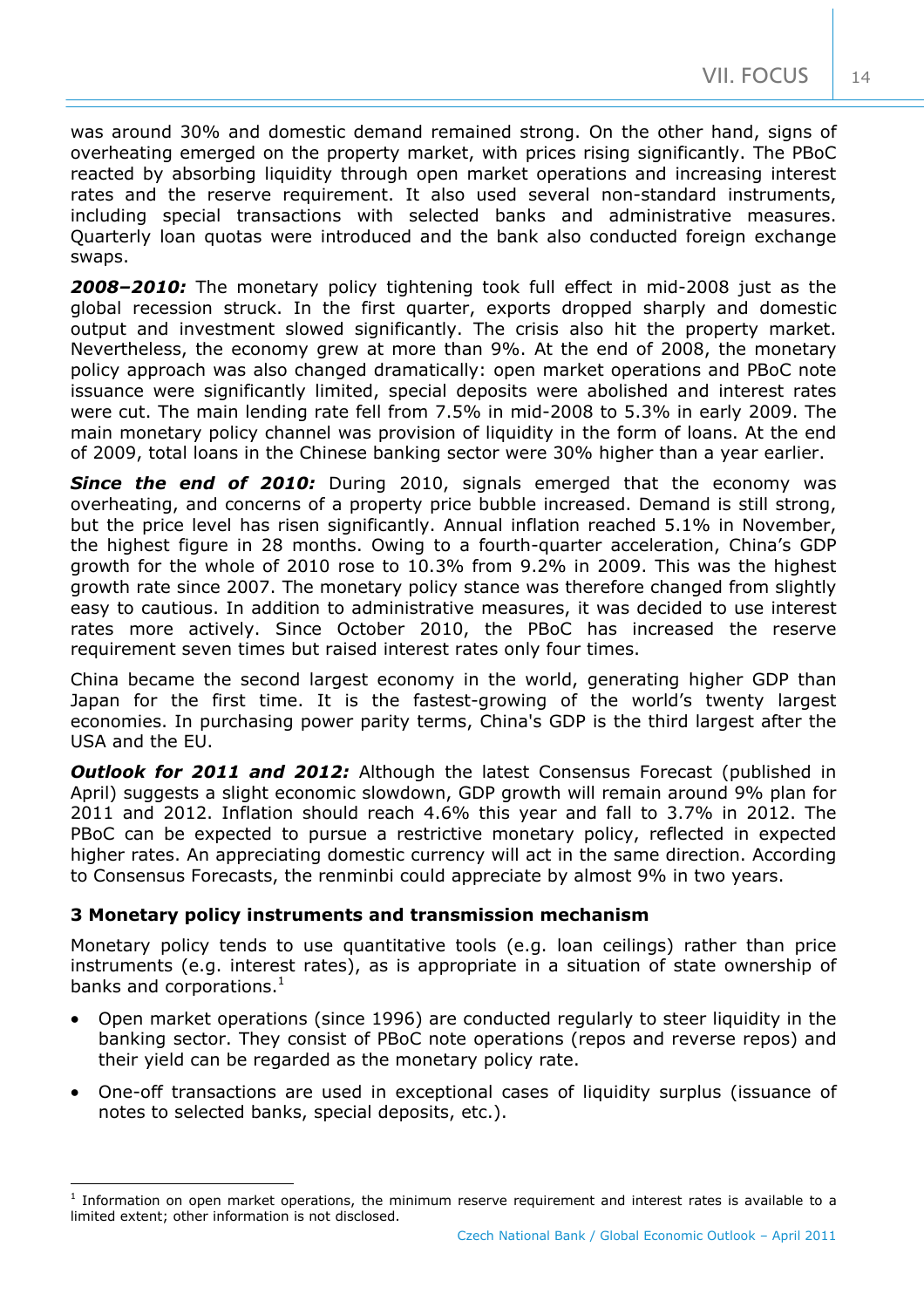- The reserve requirement is another instrument for managing liquidity (and sterilising foreign exchange operations). The system is very complicated, with different reserve requirementrates being applied to different banks and bank products.<sup>2</sup> In 2010 the central bank increased the rate seven times. The latest 0.5% rise, effective on 21 April 2011, took the rate for commercial banks up to 20.5%. The rate applied to the reserves is 1.62% for standard deposits and 0.72% for deposits exceeding the limit.
- Interest rates are used to a much lesser extent as an instrument. Although money and bond market rates are liberalised, the PBoC continues to set minimum loan rates and has virtually fixed deposit rates. Even if deposit rates were liberalised, they would not increase given the high savings in the Chinese economy. On the other hand, the excess liquidity in the banking sector means that market rates do not follow key rates. The bank raised rates twice in 2010 and twice in 2011. Since 6 April, one-year rates on deposits and loans have been 3.25% and 6.31% respectively.
- Other measures include permitted deviations from key rates and credit restrictions. Up to 1998, a loan growth indicator was part of the state credit plan, which provided for the transfer of funds to preferred sectors. The directive plan was later changed into an indicative guideline. However, in the years when the Chinese economy was overheating the central bank took more radical action (loan quotas, limits on new loans, etc.) and often focused on certain sectors (e.g. the property market).



**Figure 2** Key and market interest rates (in %)

Note: monthly data

Source: Datastream, PBoC publications, Foreign Exchange Consensus Forecasts (CF)

Whereas in the 1990s directives played the dominant role, the establishment of the PBoC and the money market made it possible to develop the classical transmission mechanism (central bank – financial institutions – firms), where the key role is played by targets (for M1 and M2 growth and growth in loans).

<span id="page-14-0"></span> $\overline{a}$ 2 In 2011 the PBoC will probably introduce a rate calculation system based on banks' capital adequacy and systemic risk. To cut costs, it also intends to lower the interest paid on reserves and to eliminate it altogether in the future.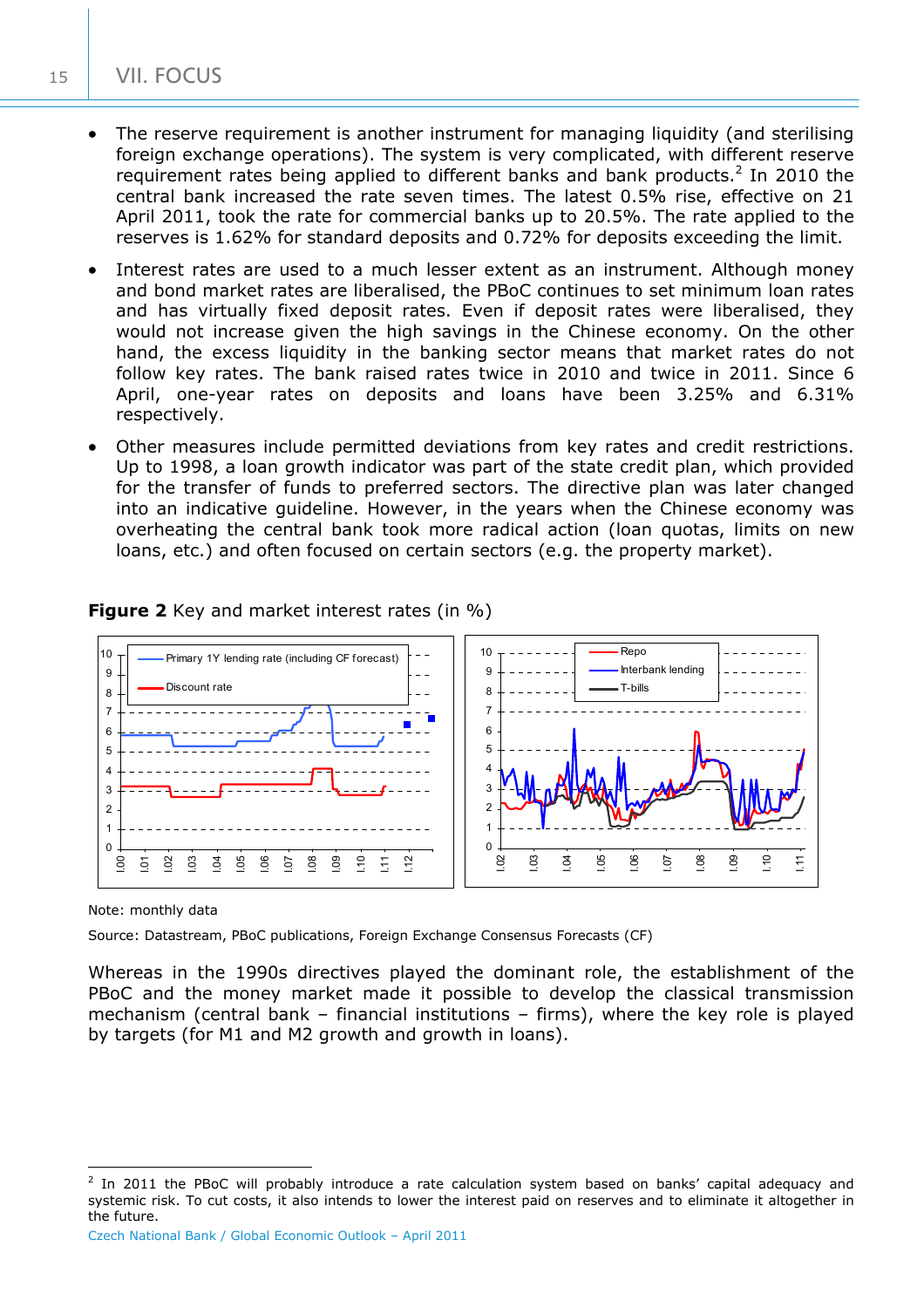**Figure 3** Monetary policy targets vs. reality



Source: Datastream, PBoC publications

The Chinese central bank has been setting *monetary aggregate* targets (in the form of expected values) since 1994. Monetary aggregate growth consistent with the planned fundamentals (GDP growth and inflation; see section 2) can be derived from the quantity equation[.](#page-15-0)

**Figure 4** M2 growth and money multiplier (in %)



Source: authors' calculations, Datastream, IMF, PBoC Monetary Policy Reports, see footnotes 3 and 4

Since 1995, the derived growth has been about 5% lower than the PBoC's actual target. Actual monetary aggregate growth has differed from the PBoC target, although the difference is smaller than that from the derived indicator.<sup>[4](#page-15-1)</sup> The deviation of M2 growth from the target probably does not indicate that the monetary policy instruments were ineffective; it is possible that, by government decision, monetary policy was more accommodative or restrictive than the PBoC had expected. In the same period the target for new loans was exceeded, which supports this view.

<span id="page-15-0"></span><sup>&</sup>lt;sup>3</sup> The quantity equation of money is M•V≡P•Y and the derived equation is  $\Delta M^*$ =πtarget +  $\Delta Y$ potential -  $\Delta V$ trend. An economic growth target is included in the five-year plans. Trend velocity growth is estimated from the data. The inflation target can be found in the *Monetary Policy Report* (since 2002 following the annual economic meeting of the central government). The data up to 2002 were taken from *Instruments of Monetary Policy in China and Their Effectiveness: 1994–2006*. 4

<span id="page-15-1"></span><sup>&</sup>lt;sup>4</sup> When calculating the monetary aggregate growth target, the PBoC uses documents from the annual conference on central planning (growth and inflation), which may differ from the five-year plans.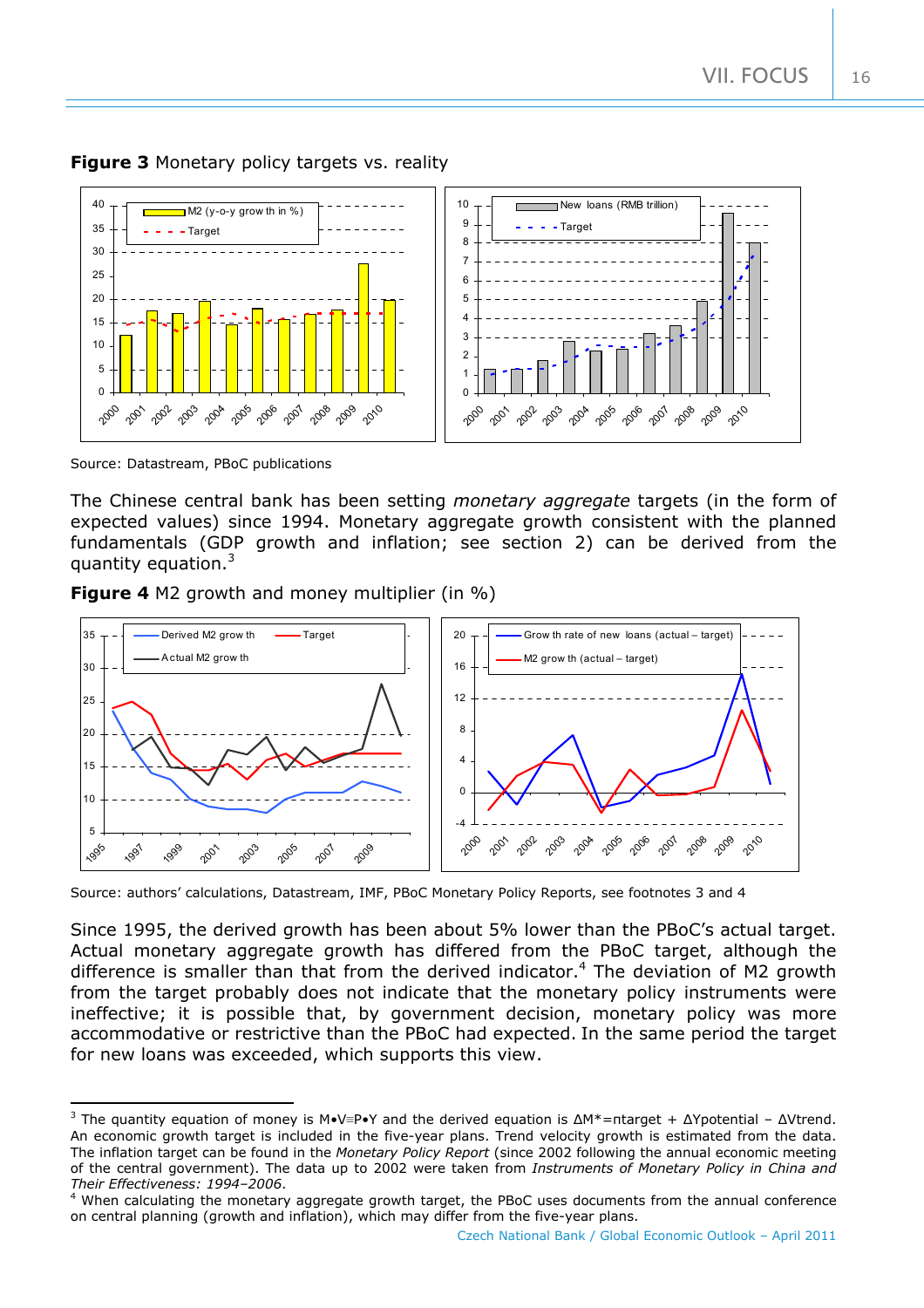## VII. FOCUS

The main indicator for monetary aggregate targeting is the monetary base. The relationship between the monetary base and M2 was broadly stable throughout the 1990s. The money multiplier was increasing until 2006, when the central bank started to use the reserve requirement rate as a liquidity management instrument.

**Figure 5** M2, monetary base and money multiplier



Note: quarterly data

Source: Datastream, PBoC Monetary Policy Reports

Raising the reserve requirement rate is usually regarded as a monetary policy measure within the cycle. It is clear, however, that in the Chinese economy an important role is also played by the fixed exchange rate and the sterilisation of foreign exchange flows.

**Figure 6** Foreign exchange reserves, foreign trade and the exchange rate



Note: monthly data on the exchange rate

Source: IMF, Foreign Exchange Consensus Forecasts (CF)

The Chinese current account has been in surplus since the mid-1990s, but the exchange rate was fixed until 2005. In July 2005, a managed float was introduced, allowing the Chinese currency to appreciate gradually. The exchange rate has appreciated by 3% a year on average, although the appreciation halted during the economic crisis. Foreign exchange reserves have surged as a result, reaching 48% of GDP at the end of 2010.

Such large foreign currency purchases by the PBoC are causing concern as they are increasing liquidity on the domestic market, which may lead to inflation and asset market bubbles. For this reason, the PBoC is applying control of capital flows and sterilisation. China does not have a freely liberalised financial account. The bond market is small and foreign investment usually takes the form of direct investment.

Czech National Bank / Global Economic Outlook – April 2011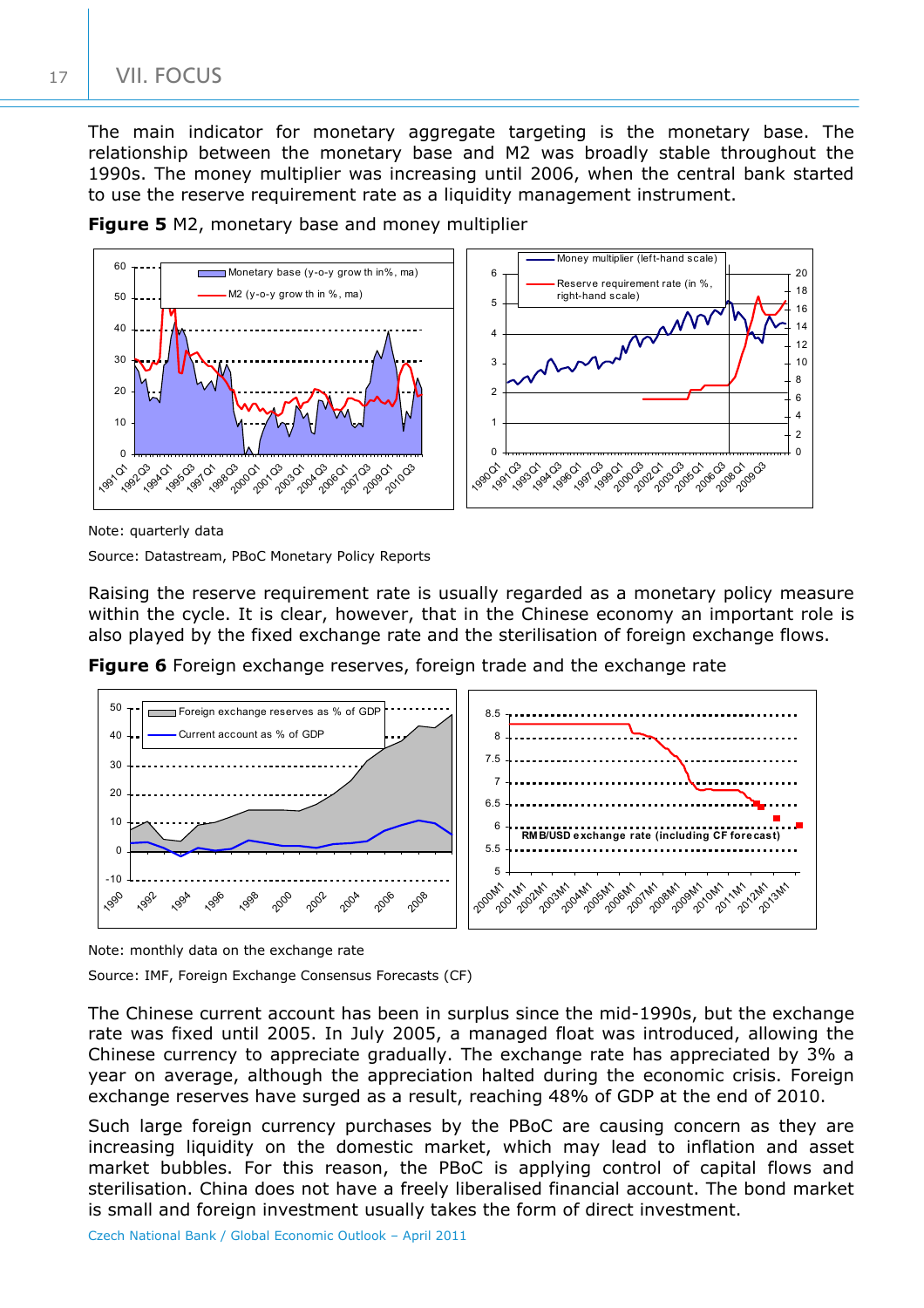18

Sterilisation of capital flows is another important element. T-bills were used before 2006, generating further renewals and costs for the central bank. Another solution was gradual adjustment of the reserve requirement rate, which was increased from 8% in June 2006 to 17.5% in October 2008 and now it is even 3% higher. Ouyang (2010) estimates that the PBoC sterilised about 70% of foreign exchange flows between 2007 and 2008. Given the fixed interest rates, the central bank does not make losses. Part of the cost is borne by the banking sector. The central bank will therefore continue raising the rate to maintain the existing system. However, this cannot be done forever and further exchange rate appreciation pressure can be expected. $5$ 

## **4 Conclusion**

It is clear that Chinese monetary policy will move towards greater liberalisation of the financial system and greater exchange rate flexibility provided that structural reforms are implemented. On the other hand, there is a persisting danger of price bubbles in some sectors and of misallocation of resources. According to statements made by PBoC representatives in the press, the Chinese central bank is striving to switch from quantitative tools to price instruments so that the exchange rate and interest rates can play a greater role in the transmission mechanism.

## **References**

1

Ouyang, Alice et al. (2010): China as a Reserve Sink: The Evidence from Offset and Sterilization Coefficients, Journal of International Money and Finance 29: 951–972

Shu, Chang and Ng, Brian (2010): Monetary Stance and Policy Objectives in China: A Narrative Approach, China Economic Issues 1/10

Instruments of Monetary Policy in China and Their Effectiveness: 1994–2006, UNCTAD Discussion Papers, No. 187, Feb 2008

Zhang, Wenlang (2009): China's Monetary Policy: Quantity Versus Price Rules, Journal of Macroeconomics 31: 473–484

PBoC Monetary Policy Reports

<span id="page-17-0"></span> $^5$  An appreciation of the RMB against the dollar of 10% would generate a reduction in the central bank's assets of RMB 2 trillion, which is the value of the bank's equity.